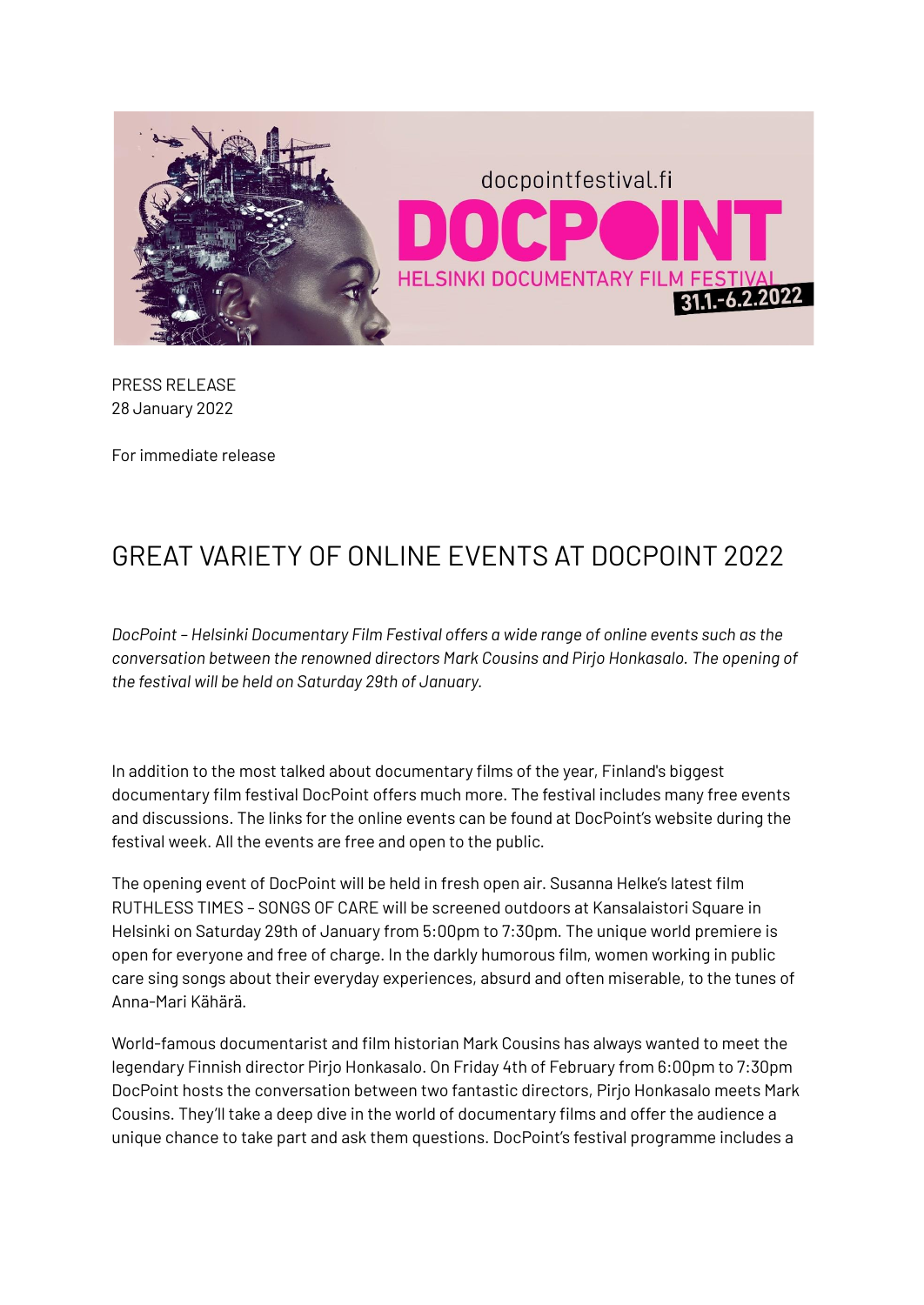retrospective of Pirjo Honkasalo's finest films and Mark Cousin's new film THE STORY OF LOOKING.

The well-known Danish director Camilla Nielsson talks about her newest film PRESIDENT on Saturday 5th of February from 4:00pm to 5:00pm in a live Q&A. The film is an exciting drama about Zimbabwe's corrupt political system and follows the struggle of young presidential nominee. PRESIDENT is on a short list competing for a nomination for Academy Award for Best Documentary Feature.

The Q&A's of other directors in DocPoint Competitions have been pre-recorded and they are freely available at DocPoint's website from Monday 31st of January.

The list of all the festival events can be found at DocPoint's website.

## **DocPoint Competitions**

#### **NATIONAL COMPETITION**

[Fragments](https://docpointfestival.fi/en/event-en/fragments-of-humanity/) of Humanity [Golden](https://docpointfestival.fi/en/event-en/golden-land/) Land Hockey [Dreams](https://docpointfestival.fi/en/event-en/hockey-dreams/) It's Raining [Women](https://docpointfestival.fi/en/event-en/its-raining-women/) Power of the [People](https://docpointfestival.fi/en/event-en/power-of-the-people/) [Ruthless](https://docpointfestival.fi/en/event-en/ruthless-times-songs-of-care/) Times – Songs of Care [Shepherds](https://docpointfestival.fi/en/event-en/shepherds-of-the-earth/) of the Earth Sorrow [Tamers](https://docpointfestival.fi/en/event-en/sorrow-tamers/)

### **INTERNATIONAL COMPETITION**

All About My [Sisters](https://docpointfestival.fi/en/event-en/all-about-my-sisters/) Les Enfants [Terribles](https://docpointfestival.fi/en/event-en/les-enfants-terribles/) [Faya](https://docpointfestival.fi/en/event-en/faya-dayi/) Dayi Life of [Ivanna](https://docpointfestival.fi/en/event-en/life-of-ivanna/) The [Mushroom](https://docpointfestival.fi/en/event-en/the-mushroom-speaks/) Speaks A Night of [Knowing](https://docpointfestival.fi/en/event-en/a-night-of-knowing-nothing/) Nothing One Take [Grace](https://docpointfestival.fi/en/event-en/one-take-grace/) [President](https://docpointfestival.fi/en/event-en/president/) [Sabaya](https://docpointfestival.fi/en/event-en/sabaya/) **[Trenches](https://docpointfestival.fi/en/event-en/trenches/)** Where Are We [Headed](https://docpointfestival.fi/en/event-en/where-are-we-headed/)